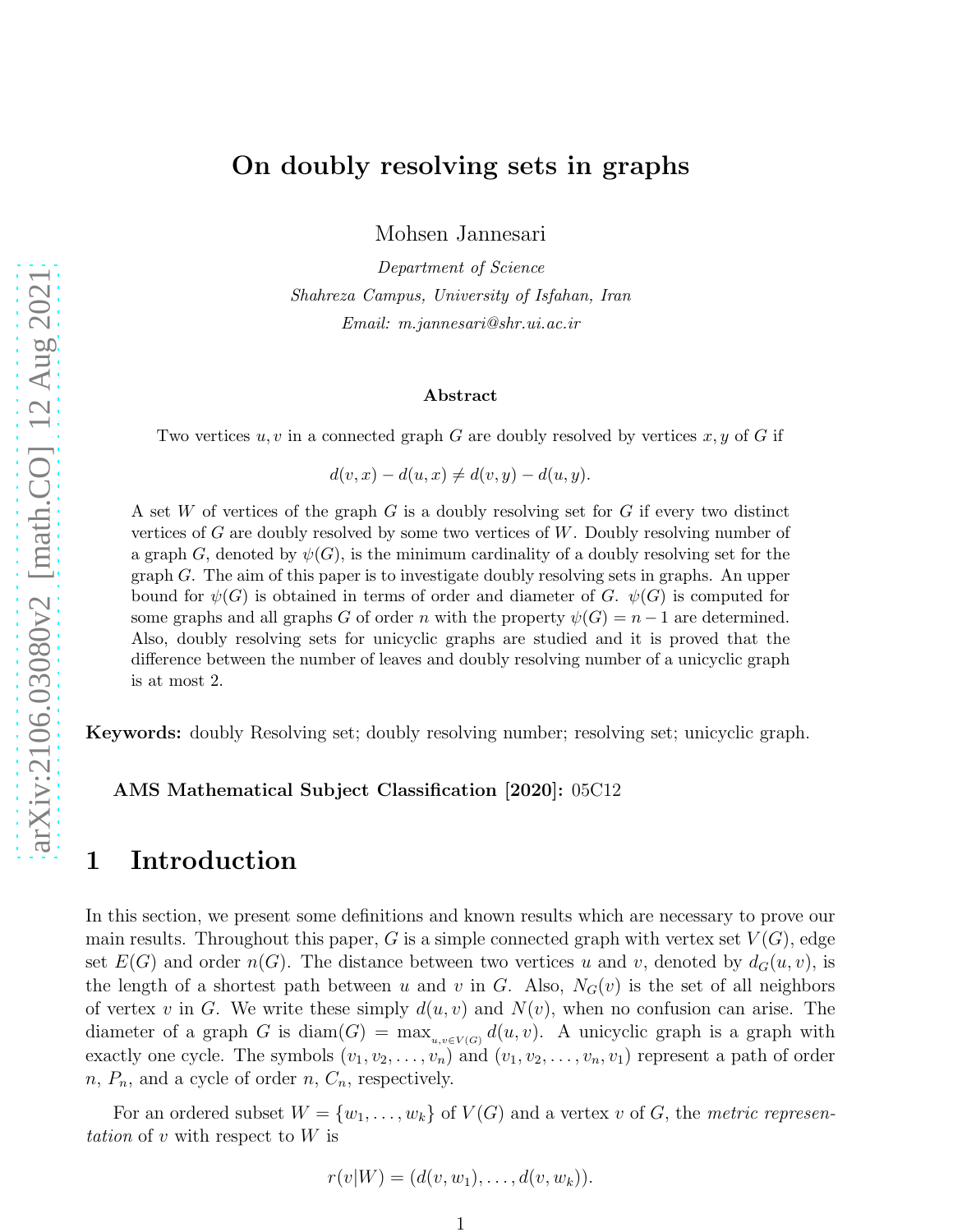The set W is a resolving set for G if the distinct vertices of G have different metric representations, with respect to W. A resolving set W for G with minimum cardinality is a metric basis of G, and its cardinality is the *metric dimension* of G, denoted by  $dim(G)$ .

The concepts of resolving sets and metric dimension of a graph were introduced independently by Slater [\[16\]](#page-9-0) and by Harary and Melter [\[8\]](#page-9-1). Resolving sets have several applications in diverse areas such as coin weighing problems [\[15\]](#page-9-2), network discovery and verification [\[3\]](#page-9-3), robot navigation [\[10\]](#page-9-4), mastermind game [5], problems of pattern recognition and image processing [\[14\]](#page-9-5), and combinatorial search and optimization [\[15\]](#page-9-2). For more results about resolving sets and metric dimension see [\[2,](#page-9-6) 4, 5, [7,](#page-9-7) [9\]](#page-9-8).

During the study of the metric dimension of the cartesian product of graphs Caceres et al. [5] defined the concept of doubly resolving sets in graphs. Two vertices  $u, v$  in a graph G are doubly resolved by  $x, y \in V(G)$  if

$$
d(v, x) - d(u, x) \neq d(v, y) - d(u, y).
$$

A set W of vertices of the graph G is a doubly resolving set for G if every two distinct vertices of G are doubly resolved by some two vertices of W. Every graph with at least two vertices has a doubly resolving set. A doubly resolving set for G with minimum cardinality is called a doubly basis of  $G$  and its cardinality is called the doubly resolving number of  $G$  and denoted by  $\psi(G)$ .

Caceres et al. [5] obtained doubly resolving number of trees, cycles and complete graphs. In [11] it was proved that the problem of finding doubly bases is NP-hard. Doubly resolving number of Prism graphs and Hamming graphs is computed in [\[6\]](#page-9-9) and [\[12\]](#page-9-10), respectively. For more results about doubly resolving sets in graphs see[\[1,](#page-9-11) 5, 11, [13\]](#page-9-12).

Caceres et al. [5] obtained an upper bound for the metric dimension of cartesian product of graphs G and H in terms of  $\psi(H)$  and  $\dim(G)$ . They also obtained a lower bound for the metric dimension of the cartesian product of a graph G with itself in terms of  $\psi(G)$ . Hence computing doubly resolving number of graphs is useful for computing metric dimension of cartesian product of graphs. Moreover, studying doubly resolving sets is interesting by itself. It is clear that for each graph of order at least 2, we have  $\psi(G) \geq 2$ . Caseres et al. found the following upper bound for  $\psi(G)$ .

**Lemma 1.1** [5] For every graph G with  $n \geq 3$  vertices we have  $\psi(G) \leq n-1$ .

<span id="page-1-1"></span>Also, through the following three lemmas, they found the doubly resolving number of complete graphs, paths and cycles.

<span id="page-1-0"></span>**Lemma 1.2** [5] For all  $n \ge 2$  we have  $\psi(K_n) = \max\{n-1, 2\}.$ 

<span id="page-1-2"></span>**Lemma 1.3** [5] For each  $n \ge 2$ ,  $\psi(P_n) = 2$ .

**Lemma 1.4** [5] Let  $C_n$  be a cycle of order n. Then

$$
\psi(C_n) = \begin{cases} 2 & \text{if } n \text{ is odd,} \\ 3 & \text{if } n \text{ is even.} \end{cases}
$$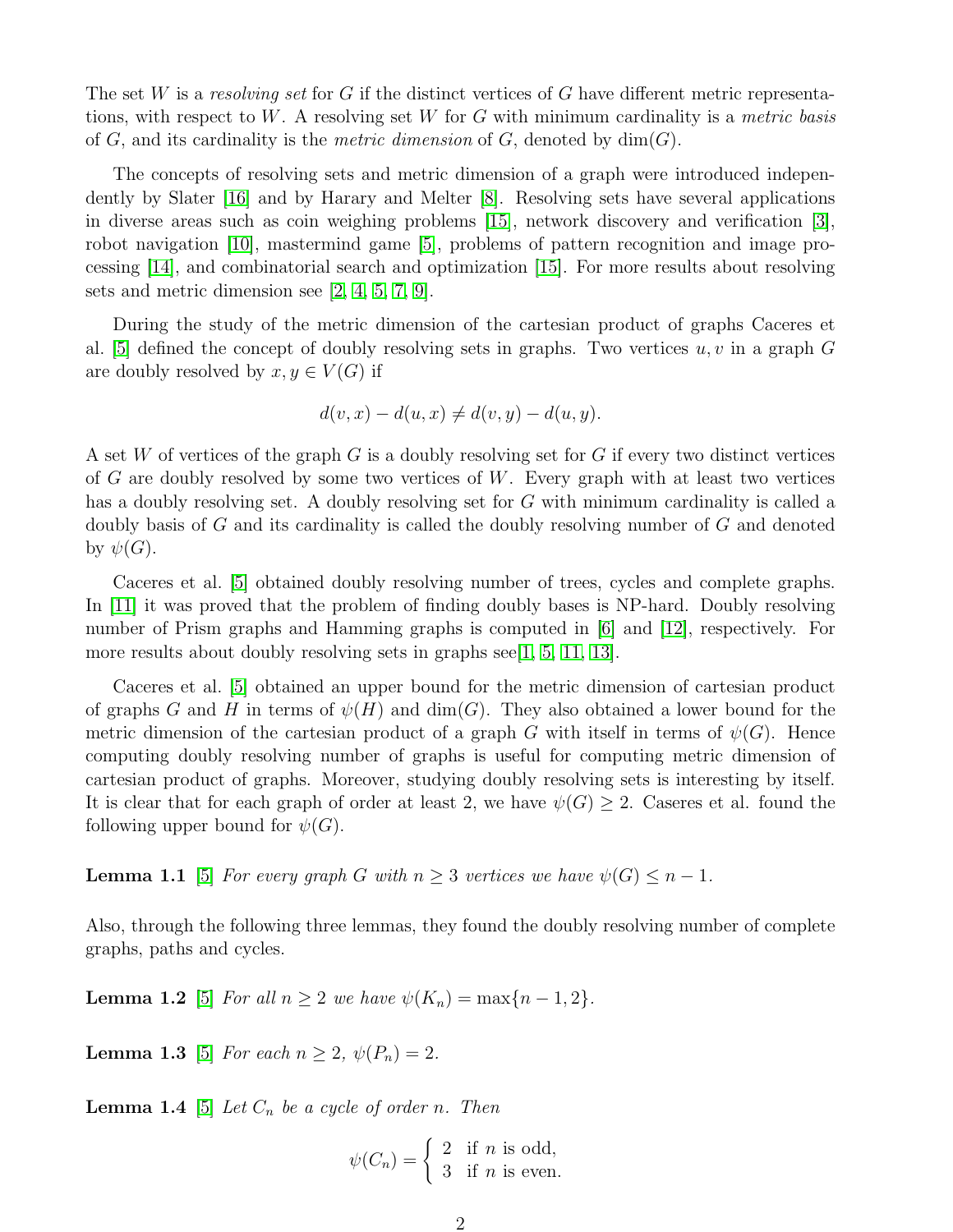In this paper we investigate doubly resolving sets for graphs. In Section [2,](#page-2-0) some properties of doubly resolving bases of graphs are presented, an upper bound for  $\psi(G)$  in terms of diameter and order of G is obtained and the doubly resolving number of complete bipartite graphs is computed. In Section [3,](#page-4-0) all n-vertex graphs G with  $\psi(G) = n-1$  are determined. In section [4,](#page-6-0) doubly resolving sets of unicyclic graphs are investigated and it is proved that the difference between the number of leaves and doubly resolving number of a unicyclic graph is at most 2.

## <span id="page-2-0"></span>2 Some results on doubly resolving sets

In this section, we present some results about doubly resolving sets of graphs. We obtain the doubly resolving number of some famous families of graphs. An important upper bound for doubly resolving number of graphs is obtained in terms of order and diameter of the graph.

<span id="page-2-2"></span>By the following lemma, to check whether a given set  $W \subseteq V(G)$  is a doubly resolving set, it does not need to consider the pair of vertices that both of them are in W.

**Lemma 2.1** Let W be a subset of size at least 2 of  $V(G)$ . If  $x, y \in W$ , then x, y are doubly resolved by  $x, y \in W$ . Also if  $a \in W$  and  $b \notin W$  are two vertices in G that are not doubly resolved by any pair of vertices in W, then for each  $w \in W$  there exists a shortest path between b and w that contains a.

**Proof.** Let  $x, y \in W$ . Then  $d(x, x) - d(y, x) = -d(x, y) \neq d(x, y) = d(x, y) - d(y, y)$ . That is x, y are doubly resolved by x, y. Now let  $a \in W$ ,  $b \in V(G) \setminus W$  and  $a, b$  are not doubly resolved by any pair of vertices in W. For each  $w \in W$ , we have  $d(a, w) - d(b, w) = d(a, a) - d(b, a)$ , which implies  $d(b, w) = d(b, a) + d(a, w)$ . If P and Q are shortest paths between b, a and a, w, respectively, then  $P \cup Q$  is a path between b, w with length  $d(b, w)$ . Therefore  $P \cup Q$  is a shortest path between  $b, w$  that contains  $a$ . E

Two distinct vertices u, v are said to be twins if  $N(v)\setminus\{u\} = N(u)\setminus\{v\}$ . It is clear that if u, v are twin vertices in G, then for every vertex  $x \in V(G)$ ,  $d(u, x) = d(v, x)$ .

**Proposition 2.2** Suppose that u, v are twins in a graph G and W is a doubly resolving set for G. Then at least on of the vertices u and v is in W. Moreover, if  $u \in W$  and  $v \notin W$ , then  $(W \setminus \{u\}) \cup \{v\}$  is also a doubly resolving set for G.

**Proof.** Let  $u, v$  be twins, W be a doubly resolving set and  $u, v \notin W$ . Then for each  $a, b \in W$ ,

$$
d(u, a) - d(v, a) = 0 = d(u, b) - d(v, b).
$$

This contradiction implies that W must contain at least one of u or v. Now let W be a doubly resolving set for G such that  $u \in W$  and  $v \notin W$ . If  $(W \setminus \{u\}) \cup \{v\}$  is not a doubly resolving set for G, then there are vertices  $x, y \in V(G)$  and  $w \in W$  such that  $x, y$  are doubly resolved by  $u, w$  and are not doubly resolved by  $v, w$ . But

$$
d(x, v) - d(y, v) = d(x, u) - d(y, u) \neq d(x, w) - d(y, w).
$$

This means  $(W \setminus \{u\}) \cup \{v\}$  is a doubly resolving set for G.

<span id="page-2-1"></span> $\blacksquare$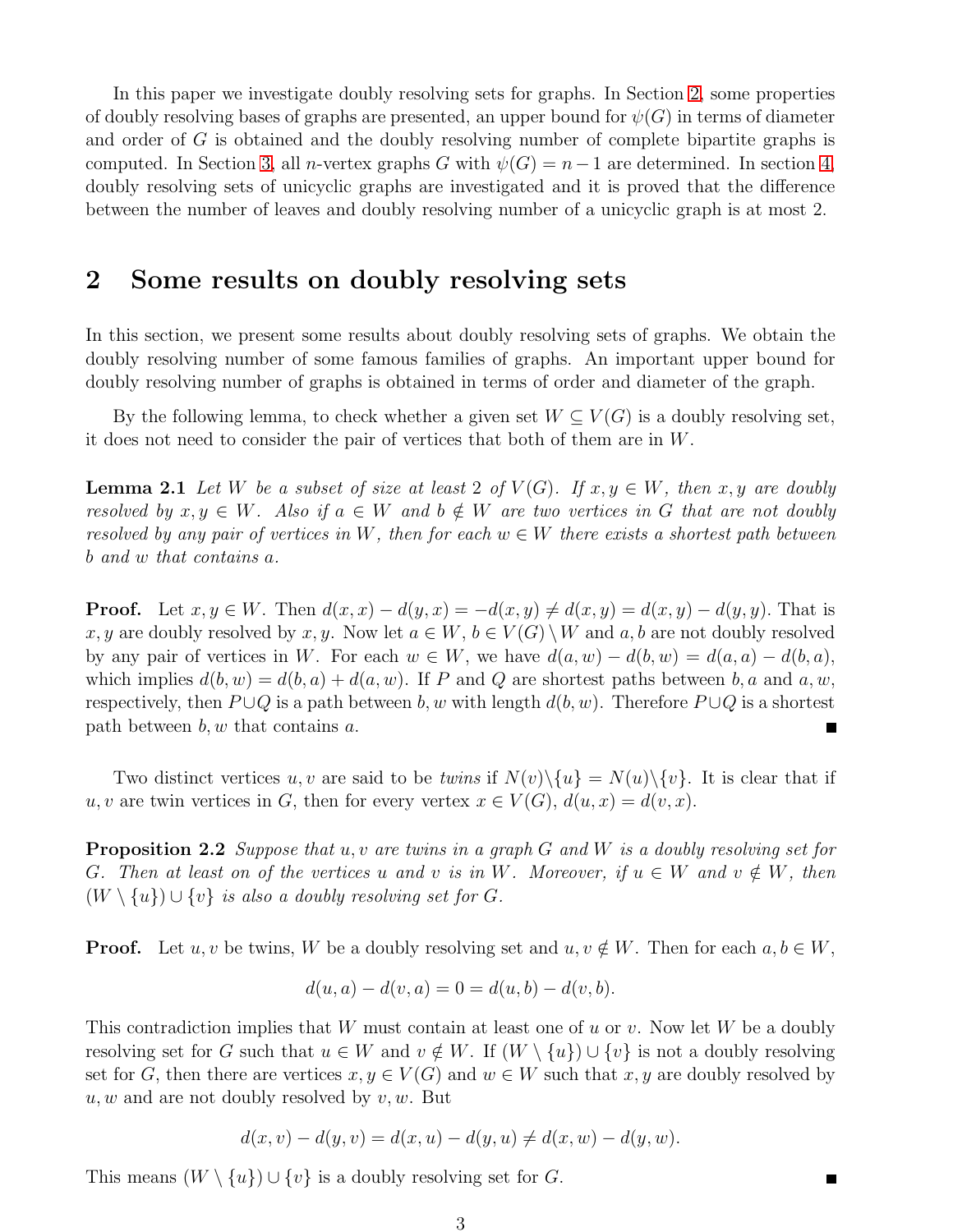One of the well-known families of graphs is the family of complete bipartite graphs. By the next lemma we compute the doubly resolving number of complete bipartite graphs.

**Lemma 2.3** Let  $K_{r,s}$  be a complete bipartite graph of order  $n \geq 3$  and  $r \leq s$ . Then

<span id="page-3-1"></span>
$$
\psi(K_{r,s}) = \begin{cases} n-1 & \text{if } r \le 2, \\ n-2 & \text{if } r > 2. \end{cases}
$$

**Proof.** Suppose that  $K_{r,s}$  be a complete bipartite graph with partite sets  $X, Y$  such that  $|X| = r$  and  $|Y| = s$ . Since  $n \geq 3$  and  $r \leq s$ , we have  $s \geq 2$ . Let W be a doubly resolving set for  $K_{r,s}$ . One of the following three cases can be arisen.

Case 1.  $r = 1$ . If  $s = 2$ , then by Lemma [1.3,](#page-1-0)  $\psi(K_{1,2}) = 2 = n - 1$ . Let  $s \geq 3$ . Then all vertices in Y are twins and by Proposition [2.2,](#page-2-1)  $|W \cap Y| \geq s - 1$ . Hence  $|W| \geq n - 2$ . If  $|W| = n-2$ , then there exists a vertex  $y_0 \in Y \backslash W$ . Now, for each  $w \in W$ ,  $d(y_0, w) - d(x_0, w) = 1$ , where  $X = \{x_0\}$ . That means W is not a doubly resolving set. This contradiction yields  $\psi(K_{1,s}) = s = n-1.$ 

Case 2.  $r = 2$ . In this case all vertices in X are twins, also all vertices in Y are twins. Hence by Proposition [2.2,](#page-2-1)  $|W \cap Y| \geq s - 1$  and  $|W \cap X| \geq 1$ . Therefore  $|W| \geq n - 2$ . If  $|W| = n - 2$ , then  $X \cap W = \{x_1\}$  and there exists a vertex  $y_0 \in Y \setminus W$ . Note that for each  $y \in W \cap Y$ , we have  $d(y_0, y) - d(x_1, y) = 2 - 1 = 1$  and  $d(y_0, x_1) - d(x_1, x_1) = 1 - 0 = 1$ , which is impossible. Therefore,  $\psi(K_{2,s}) = s + 1 = n - 1$ .

Case 3.  $r > 3$ . In this case all vertices in X are twins, also all vertices in Y are twins. Hence by Proposition [2.2,](#page-2-1)  $|W \cap Y| \geq s - 1$  and  $|W \cap X| \geq r - 1$ . Therefore  $|W| \geq n - 2$ . Let W be a set of vertices of size  $n-2$  such that  $|W \cap Y| = s-1$  and  $|W \cap X| = r-1$ . Consider  $a, b \in V(K_{r,s})$ . If  $a, b \in Y$ , then by Lemma [2.1](#page-2-2) we can assume that  $a \in W$  and  $b \notin W$ . Since  $s \geq 3$ , there exists a vertex  $a \neq w \in W \cap Y$  and we have  $d(a, a) - d(b, a) = -2$  and  $d(a, w) - d(b, w) = 0$ . Hance a, b are doubly resolved by a, w. If  $a, b \in X$ , by a same argument we deduce that a, b are doubly resolved by a pair of vertices in W. Now let  $a \in X$  and  $b \in Y$ . Since r, s are at least 3, there exists vertices  $x \in W \cap X \setminus \{a\}$  and  $y \in W \cap Y \setminus \{b\}$ . Note that

<span id="page-3-0"></span>
$$
d(a, x) - d(b, x) = 2 - 1 \neq 1 - 2 = d(a, y) - d(b, y).
$$

Therefore W is a doubly resolving set for  $K_{r,s}$  and  $\psi(K_{r,s}) = n-2$ .

Through the following theorem we obtain an upper bound for  $\psi(G)$  in terms of order and diameter of the graph G.

**Theorem 2.4** If G is a graph with diameter d, then  $\psi(G) \leq n - d + 1$ .

**Proof.** Let  $P = (v_0, v_1, \ldots, v_d)$  be a shortest path in G. We claim that  $W = V(G)$  $\{v_1, v_2, \ldots, v_{d-1}\}\$ is a doubly resolving set for G. If  $v_i, v_j \in V(G) \setminus W$ , then

$$
d(v_i, v_0) - d(v_j, v_0) = i - j \neq j - i = (d - i) - (d - j) = d(v_i, v_d) - d(v_j, v_d).
$$

Therefore  $v_0$  and  $v_d$  doubly resolve  $v_i$  and  $v_j$ . If  $v_i \in V(G) \setminus W$  and  $a \in W$  are two vertices that are not doubly resolved by  $W$ , then

$$
d(a, a) - d(v_i, a) = d(a, v_0) - d(v_i, v_0) \Rightarrow d(v_0, a) = d(v_i, v_0) - d(v_i, a),
$$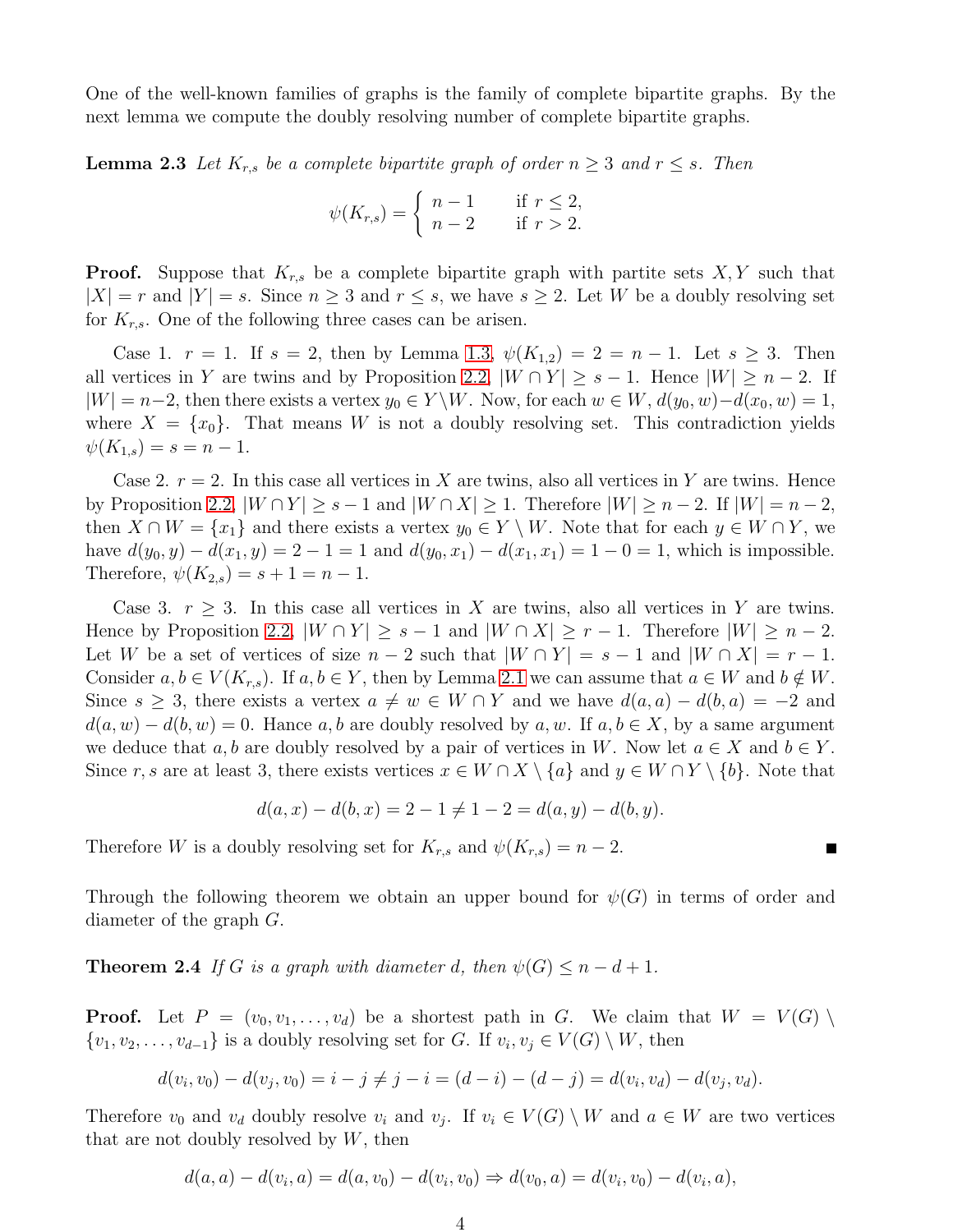Since  $a, v_i$  are not doubly resolved by  $a, v_0$ . Also

$$
d(a, a) - d(v_i, a) = d(a, v_d) - d(v_i, v_d) \Rightarrow d(a, v_d) = d(v_i, v_d) - d(v_i, a),
$$

Since  $a, v_i$  are not doubly resolved by  $a, v_d$ . Hence,

$$
d(v_0, v_d) \le d(v_0, a) + d(a, v_d) = d(v_i, v_0) - d(v_i, a) + d(v_i, v_d) - d(v_i, a) = d(v_0, v_d) - 2d(v_i, a).
$$

This contradiction implies that W is a doubly resolving set for G and  $\psi(G) \leq |W| = n - d + 1$ . П

By Lemma [1.3](#page-1-0) for every  $n \geq 2$ ,  $\psi(P_n) = 2 = n - \text{diam}(P_n) + 1$ . Therefore the bound in Theorem [2.4](#page-3-0) is sharp.

### <span id="page-4-0"></span>3 Graphs of order n and doubly resolving number  $n-1$

The aim of this section is to determine all *n*-vertex graphs G with  $\psi(G) = n - 1$ . To do this we need to compute doubly resolving number of some graphs.

<span id="page-4-1"></span>Let G and H be two graphs with disjoint vertex sets. The join of G and H, denoted by  $G \vee H$ , is the graph with vertex set  $V(G) \cup V(H)$  and edge set  $E(G) \cup E(H) \cup \{uv | u \in V(G), v \in V(H)\}.$ To find all graphs G of order n with the property  $\psi(G) = n-1$ , we need to compute  $\psi(k_2 \vee \overline{K_n})$ .

**Lemma 3.1** If  $\overline{K_n}$  is the complement graph of  $K_n$ , then  $\psi(K_2 \vee \overline{K_n}) = n + 1$ .

**Proof.** Let  $K_2 \vee \overline{K_n} = G$ ,  $X = V(K_2)$  and  $Y = V(K_n)$ . If  $n = 1$ , then  $G = p_3$  and  $\psi(G) = 2 = n + 1$ . Now consider  $n \geq 2$ . Clearly all vertices in X are twins, also all vertices in Y are twins. Let W be a doubly resolving set for G. By Proposition [2.2,](#page-2-1)  $|W \cap X| \ge 1$  and  $|W \cap Y| \ge n - 1$ . Thus  $|W| \ge n$ . If  $|W| = n$ , then  $X \cap W = \{x_1\}$  and there exists a vertex  $y_0 \in Y \setminus W$ . Note that for each  $y \in W \cap Y$ , we have  $d(y_0, y) - d(x_1, y) = 2 - 1 = 1$  and  $d(y_0, x_1) - d(x_1, x_1) = 1 - 0 = 1$ . That is  $y_0, x_1$  are not doubly resolved by any pair of vertices in W, a contradiction. Therefore,  $\psi(G) = |W| = n + 1$ .

First, we find all graphs G of order n, maximum degree  $n-1$  and  $\psi(G) = n-1$ .

**Proposition 3.2** Let G be a graph of order  $n \geq 3$  and maximum degree  $\Delta$ . If  $\psi(G) = \Delta$  $n-1$ , then G is  $K_n, K_{1,n-1}$ , or  $K_2 \vee \overline{K_{n-2}}$ .

**Proof.** By Theorem [2.4,](#page-3-0) it follows that  $\text{diam}(G) \leq 2$ . Suppose that x is a vertex of degree  $n-1$  and I is a maximum independent subset of  $N(x)$ . If  $I = N(x)$ , then  $G = K_{1,n-1}$  and if  $|I| = 1$ , then  $G = K_n$ . Hence assume that  $2 \leq |I| \leq n-2$ . This implies that there exists a vertex  $y \in N(x) \setminus I$ . We claim that y is adjacent ro all vertices in I. By definition of I, y has a neighbour in I, say a. Since  $\psi(G) = n - 1$ , the set  $W = V(G) \setminus \{x, y\}$  is not a doubly resolving set for G. If there exists a vertex  $b \in I$  that is not adjacent to y, then

<span id="page-4-2"></span>
$$
d(x, a) - d(y, a) = 1 - 1 \neq 1 - 2 = d(x, b) - d(y, b).
$$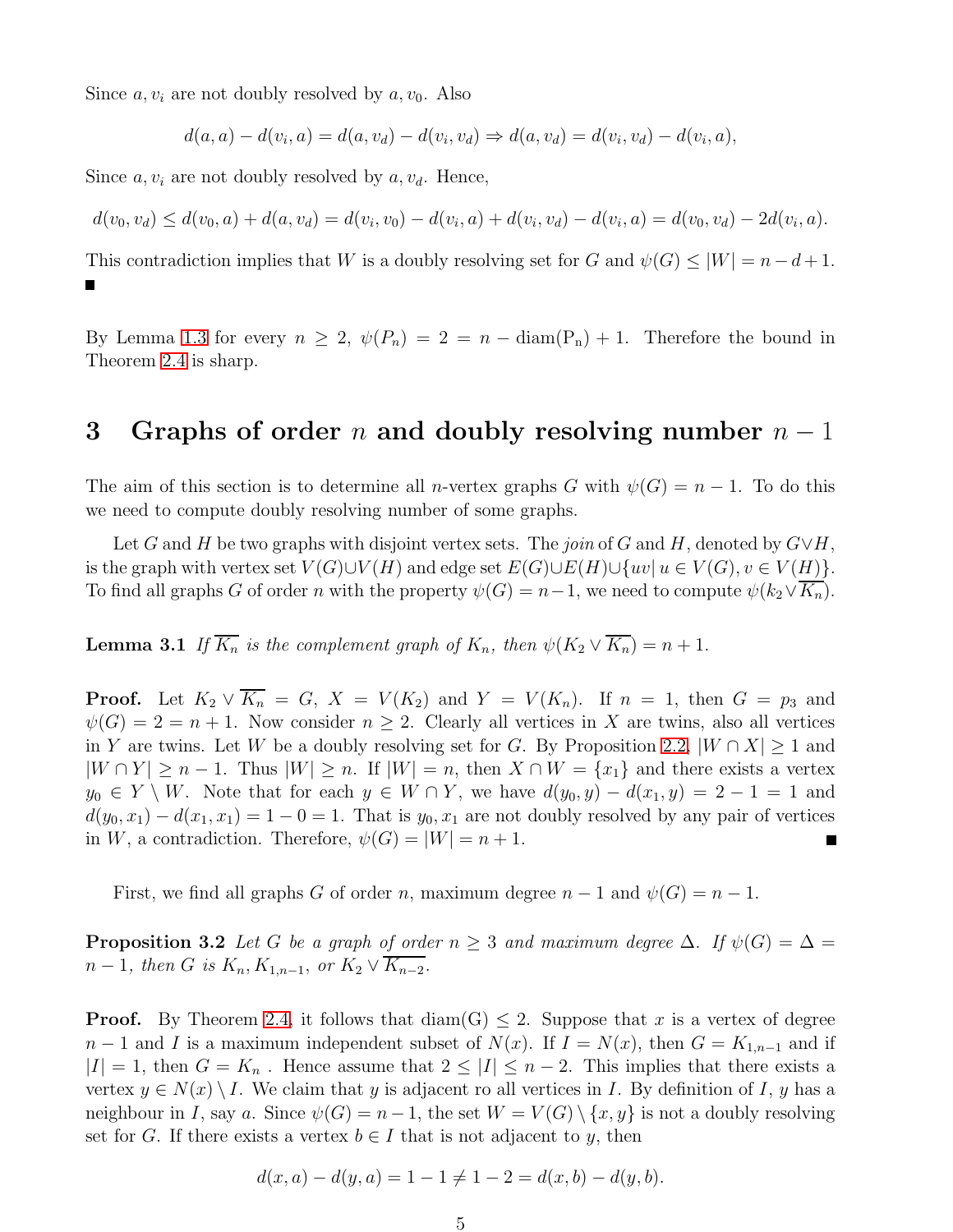This means x, y are doubly resolved by  $a, b \in W$ . Note that  $2 \leq |I| \leq |W|$ , thus for each  $v \in W$ , there exists  $v \neq u \in W$  and we have

$$
d(x, u) - d(v, u) = 1 - d(v, u) \neq 1 = d(x, v) = d(x, v) - d(v, v).
$$

Therefore for every  $v \in W$ , x, v are doubly resolved by some pair of vertices in W. Since W is not a doubly resolving set, Lemma [2.1](#page-2-2) implies that there exists a vertex  $w \in W$  such that y, w are not doubly resolved by any pair of vertices in  $W$ . Hence,

$$
d(y, w) = d(y, w) - d(w, w) = d(y, a) - d(w, a) = 1 - d(w, a).
$$

But  $d(y, w) \ge 1$  and  $d(w, a) \ge 0$  imply  $d(w, a) = 0$  and  $w = a$ . Note that  $diam(G) \le 2$ , yields

$$
d(a,b) - d(y,b) = 2 - 2 \neq 0 - 1 = d(a,a) - d(y,a).
$$

This contradiction means that y is adjacent to b. Therefore y is adjacent to all vertices in  $I$ . Since y is an arbitrary vertex in  $N(x) \setminus I$ , the above argument implies that all vertices in I are adjacent to all vertices in  $N(x) \setminus I$ . We claim that  $N(x) \setminus I = \{y\}$ . Suppose on the contrary that  $|N(x) \setminus I| \geq 2$ . Let  $W = V(G) \setminus \{a, x\}$  and  $b \in I \cap W$ . We have

$$
d(a,b) - d(x,b) = 2 - 1 \neq 1 - 1 = d(a,y) - d(x,y),
$$

and so  $a, x$  are doubly resolved by  $b, y \in W$ . Also

$$
d(x, y) - d(y, y) = 1 \neq 0 = d(x, b) - d(y, b)
$$

and for each  $y \neq w \in W$  we have

$$
d(x, y) - d(w, y) \neq 1 = d(x, w) - d(w, w).
$$

Therefore for every  $w \in W$ , vertices x, w are doubly resolved by some vertices in W. Since W is not a doubly resolving set, there exists a vertex  $w \in W$  such that  $w, a$  are not doubly resolved by any pair of vertices in W. If  $w \in I \cap W$ , then

$$
d(w, y) - d(a, y) = 1 - 1 \neq -2 = d(w, w) - d(a, w),
$$

which is impossible. Thus  $w \in N(x) \setminus I$ . Let  $w \neq y' \in N(x) \setminus I$ , this implies  $d(a, y') - d(w, y') =$  $1 - d(w, y') \leq 0$  and  $d(a, w) - d(w, w) = 1$ . That means a, w are doubly resolved by  $w, y' \in W$ . This contradiction leads us to  $N(x) \setminus I = \{y\}$ . Therefore  $|I| = n - 2$  and  $G = K_2 \vee \overline{K_{2,n-2}}$ .

The next theorem determines all graphs G of order n and  $\psi(G) = n - 1$ .

**Theorem 3.3** Let G be a graph of order  $n \geq 3$ . Then  $\psi(G) = n - 1$  if and only if G is  $K_n, K_{1,n-1}, K_{2,n-2}, \text{ or } K_2 \vee \overline{K_{n-2}}.$ 

**Proof.** By Lemmas [1.2,](#page-1-1) [2.3](#page-3-1) and [3.1](#page-4-1) the doubly resolving number of each of the graphs mentioned in the statement of the theorem is  $n-1$ .

For the converse, assume that G is a graph of order  $n \geq 3$  such that  $\psi(G) = n - 1$ . By Theorem [2.4,](#page-3-0) it follows that diam(G)  $\leq$  2. Let  $\Delta$  be the maximum degree in G. Since G is connected and has at least 3 vertices, we have  $\Delta \geq 2$ .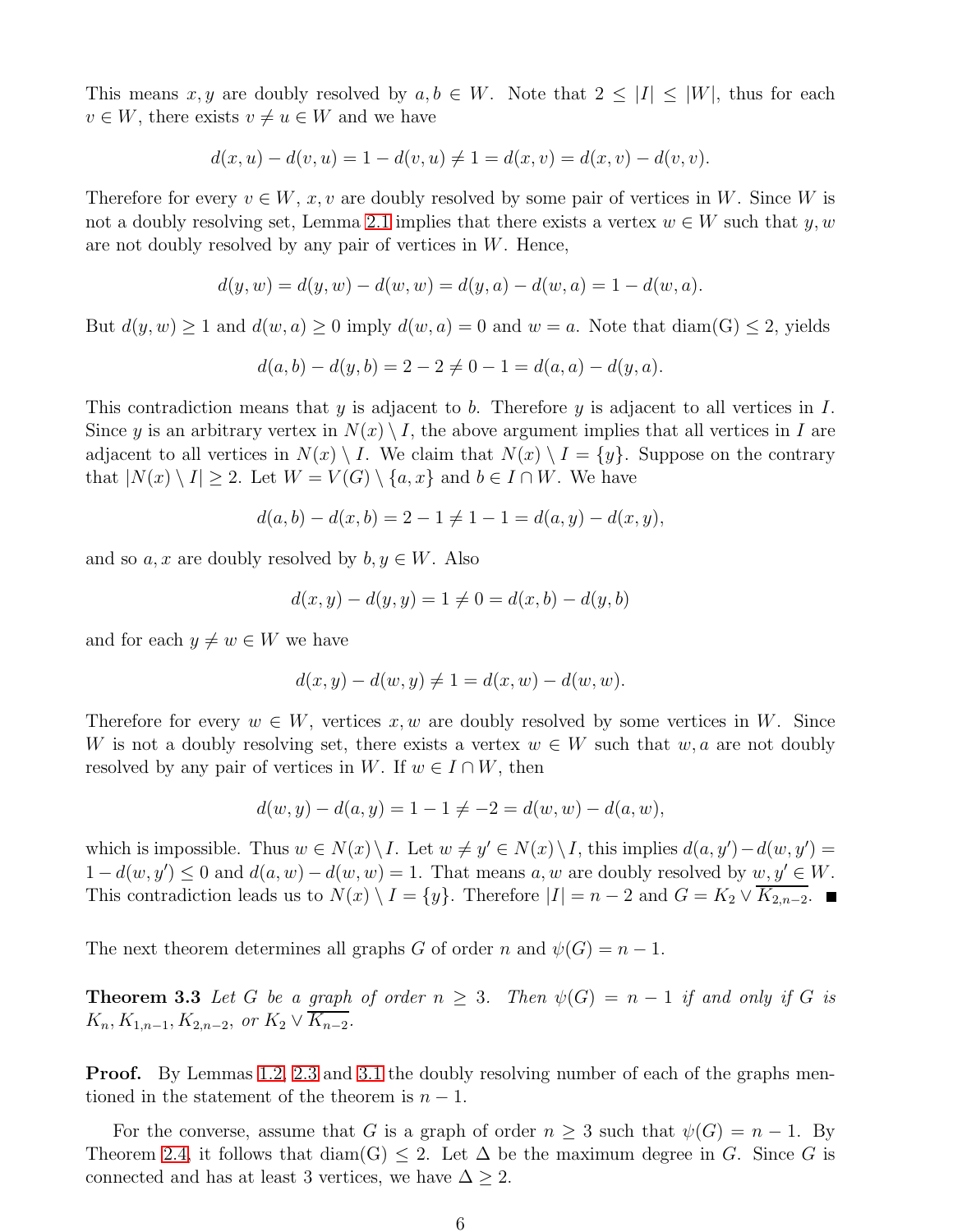If  $\Delta = 2$ , then G is a path  $P_n$  or a cycle  $C_n$ . If  $G = P_n$ , then by Lemma [1.3,](#page-1-0)  $n = 3$  and  $G = P_3 = K_{1,2}$ . In the case  $G = C_n$ , Lemma [1.4](#page-1-2) implies that  $n \in \{3, 4\}$  and  $G = C_3 = K_3$  or  $G = C_4 = K_{2,2}.$ 

Now let  $\Delta \geq 3$ . If  $\Delta = n - 1$ , then by Proposition [3.2,](#page-4-2) G is  $K_n, K_{1,n-1}$ , or  $K_2 \vee \overline{K_{n-2}}$ . If  $3 \leq \Delta \leq n-2$ , then let x be a vertex of degree  $\Delta$  and y be a non-adjacent vertex to x. Since  $diam(G) \leq 2$ , vertices x, y have a common neighbour, say a.  $\Delta \geq 3$  implies x has at least two more neighbours, say b and c. Clearly,  $W = V(G) \setminus \{a, x\}$  is not a doubly resolving set for G. But  $a, x$  are doubly resolved by  $y, b$  because

$$
d(a, y) - d(x, y) = 1 - 2 = -1 \neq d(a, b) - d(x, b) = d(a, b) - 1 \geq 0.
$$

Also for each  $w \in W$ , vertices x, w are doubly resolved by some pair of vertices in W. To see this we must consider two cases  $w = c$  or  $w \neq c$ . If  $w = c$ , then  $d(c, c) - d(x, c) = -d(x, c) = -1$ and  $d(c, b) - d(x, b) = d(c, b) - 1 \ge 0$ . If  $w \ne c$ , then  $d(w, w) - d(x, w) = -d(x, w) < 0$  and  $d(w, c) - d(x, c) = d(w, c) - 1 \geq 0$ . Since W is not a doubly resolving set for G, there exists a vertex  $w \in W$  such that a, w are not doubly resolved by any pair of vertices in W. Therefore

$$
1 \le d(a, w) = d(a, w) - d(w, w) = d(a, y) - d(w, y) = 1 - d(w, y).
$$

This means  $w = y$ . Note that  $1 = d(a, y) - d(y, y) = d(a, c) - d(y, c)$ . Hence  $d(a, c) = 2$  and  $d(y, c) = 1$ . Since c is an arbitrary neighbour of x, we deduce that  $N(y) = N(x)$  and  $N(x)$ is an independent set. We claim that  $V(G) = N(x) \cup \{x, y\}$ . Suppose on the contrary that there exists a vertex  $y' \in V(G) \setminus (N(x) \cup \{x, y\})$ . By Similar to the above argument we have  $N(y') = N(x)$ . Since  $\psi(G) = n - 1$ , the set  $W = V(G) \setminus \{y', c\}$  can not be a doubly resolving set for G. But y', c are doubly resolved by y, b. If  $w \in W \cap N(x)$ , then

$$
d(c, w) - d(w, w) = 2 \neq 0 = d(c, x) - d(w, x).
$$

For  $w \in W \setminus N(x)$ , let  $w \neq w' \in W \setminus N(x)$ . Hence

$$
d(c, w') - d(w, w') = 1 - 2 \neq 1 = d(c, w) - d(w, w).
$$

Therefore for every  $w \in W$ , vertices c, w are doubly resolved by some pair of vertices in W. By a same way for every  $w \in W$ , vertices  $y'$ , w are doubly resolved by some pair of vertices in W. This means W is a doubly resolving set for G, which is a contradiction. Thus  $V(G) = N(x) \cup \{x, y\}$ ,  $N(x) = N(y)$  is an independent set, and x is not adjacent to y. Therefore  $G = K_{2,n-2}$ .

## <span id="page-6-0"></span>4 Doubly resolving number of unicyclic graphs

In this section we investigate doubly resolving sets in uncyclic graph. A unicyclic graph is a graph that have exactly one cycle. If G is a unicyclic graph  $C(G)$  indicates the unique cycle of G. For each vertex  $x \in V(C(G))$  of degree at least 3 we define

<span id="page-6-1"></span>
$$
V(x) = \{ v \in V(G) \setminus V(C(G)) | \forall y \in V(C(G)), d(v, x) < d(v, y) \},
$$

and  $T(x)$  as the induced subgraph  $\langle \{x\} \cup V(x) \rangle$  of G. Clearly  $T(x)$  is a tree. A leaf in a graph is a vertex of degree 1. We use the notations  $L(G)$  and  $l(G)$  for the set of all leaves in the graph G and its cardinality, respectively. Caceres et al. [5] proved the following lemma for doubly bases of trees.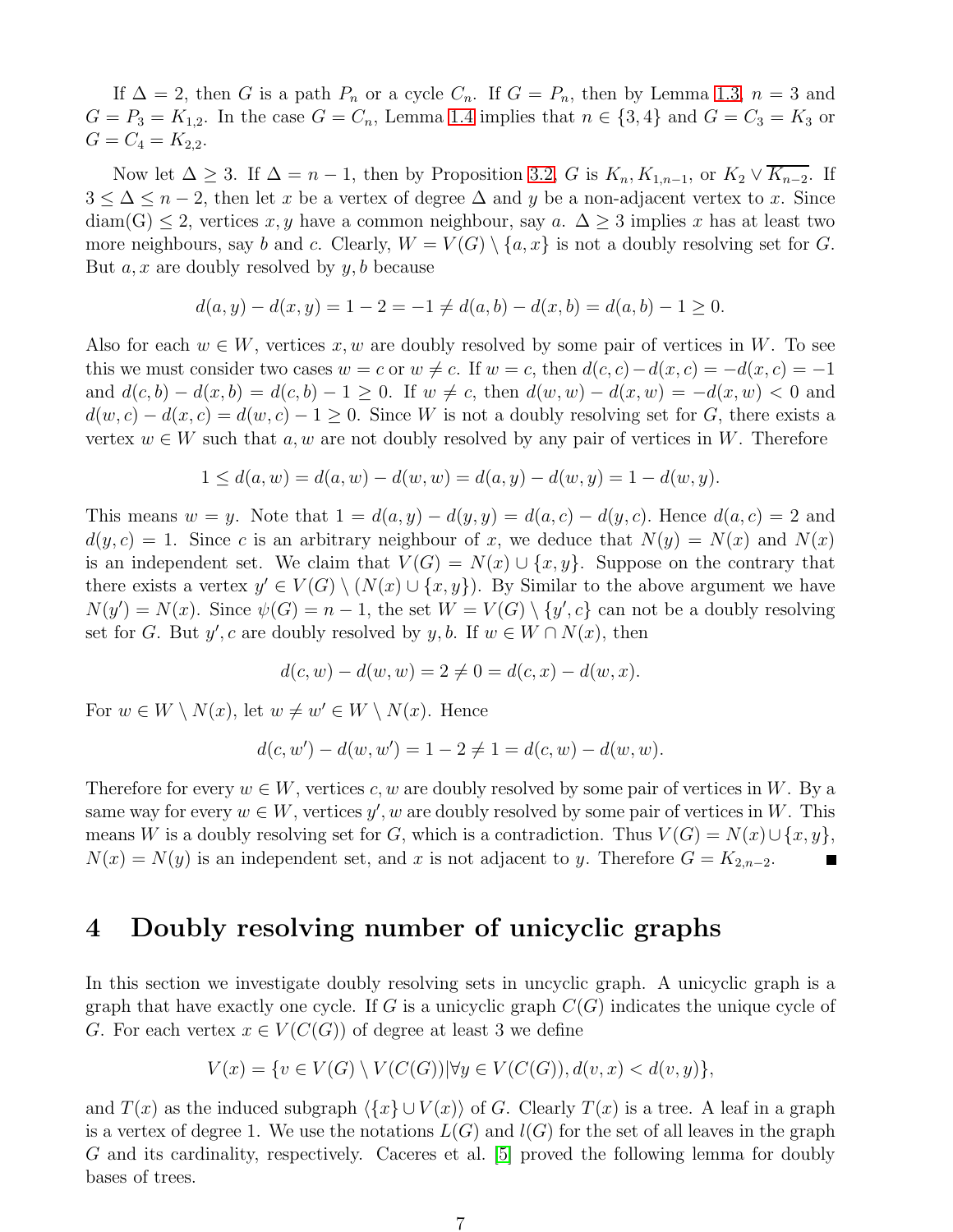Lemma 4.1 [5] The set of leaves is the unique doubly resolving basis for a tree.

By the same proof we can see that each resolving set of a graph contains all leaves. The following lemma prepares a lower bound for doubly resolving number in terms of the number of leaves in a graph.

**Lemma 4.2** Let v be a vertex of degree 1 in a graph G. Then v belongs to all doubly basis of G, and

$$
\psi(G) \ge l(G).
$$

<span id="page-7-0"></span>**Proof.** Let B be a doubly basis of G and u be the neighbour of v. If  $v \notin B$ , then for each  $x \in B$ ,  $d(v, x) - d(u, x) = 1$  which is impossible. Therefore  $v \in B$  and  $\psi(G) \ge l(G)$ .

**Proposition 4.3** Let G be a unicyclic graph and W be a doubly resolving set for  $C(G)$ . If every vertex of W is of degree at least 3, then  $L(G)$  is a doubly basis of G.

**Proof.** Let  $r, s \in V(G)$ , we need to consider the following three cases.

Case 1.  $r, s \in V(C(G))$ . Since W is a doubly resolving set for  $C(G)$ , there are vertices  $x, y \in W$  that r, s are doubly resolved by  $x, y$ . Let  $x_1 \in V(x)$  and  $y_1 \in V(y)$  be leaves. Then

$$
d(r, x_1) - d(s, x_1) = d(r, x) + d(x, x_1) - (d(s, x) + d(x, x_1)) =
$$
  
= 
$$
d(r, x) - d(s, x) \neq d(r, y) - d(s, y) =
$$
  
= 
$$
d(r, y) + d(y, y_1) - (d(s, y) + d(y, y_1)) =
$$
  
= 
$$
d(r, y_1) - d(s, y_1).
$$

Therefore r, s are doubly resolved by leaves  $x_1, y_1$ .

Case 2.  $r \in V(C(G))$  and  $s \notin V(C(G))$ . Let  $s \in V(t)$  for some  $t \in V(C(G))$ . Hence there are vertices  $x, y \in W$  such that r, t are doubly resolved by x, y. There are two possibilities,  $t \in \{x, y\}$  or  $t \notin \{x, y\}$ . If  $t \in \{x, y\}$ , say  $t = x$ , then let  $y_1$  be a leaf in  $V(y)$  and  $x_1$ be a leaf in  $V(x)$  such that s is a vertex in the shortest path between x and  $x_1$ . Hence  $d(x, x_1) = d(x, s) + d(s, x_1)$ . If r, s are not resolved by  $x_1, y_1$ , then

$$
d(r,x) + d(x,s) = (d(r,x) + d(x,s) + d(s,x_1)) - d(s,x_1) = d(r,x_1) - d(s,x_1) =
$$
  
= 
$$
d(r,y_1) - d(s,y_1) = d(r,y) + d(y,y_1) - (d(s,y) + d(y,y_1)) =
$$
  
= 
$$
d(r,y) - (d(s,y)) = d(r,y) - (d(s,x)) + d(x,y).
$$

Hence  $d(r, x) + d(x, y) = d(r, y) - 2d(x, s)$ . But we know that  $d(r, y) \leq d(r, x) + d(x, y)$  satisfies for all three vertices  $x, y, r \in V(G)$ . Therefore

$$
d(r, y) \le d(r, x) + d(x, y) = d(r, y) - 2d(s, x) \le d(r, y) - 2,
$$

which is impossible. Thus r, s are doubly resolved by  $x_1, y_1$ . If  $t \notin \{x, y\}$ , let  $x_1$  be a leaf in  $V(x)$  and  $y_1$  be a leaf in  $V(y)$ . Then

$$
d(r, x_1) - d(s, x_1) = d(r, x) + d(x, x_1) - (d(s, t) + d(t, x) + d(x, x_1)) =
$$
  
= 
$$
d(r, x) - (d(s, t) + d(t, x)) \neq d(r, y) - (d(s, t) + d(t, y)) =
$$
  
= 
$$
d(r, y) + d(y, y_1) - (d(s, t) + d(t, y) + d(y, y_1)) =
$$
  
= 
$$
d(r, y_1) - d(s, y_1).
$$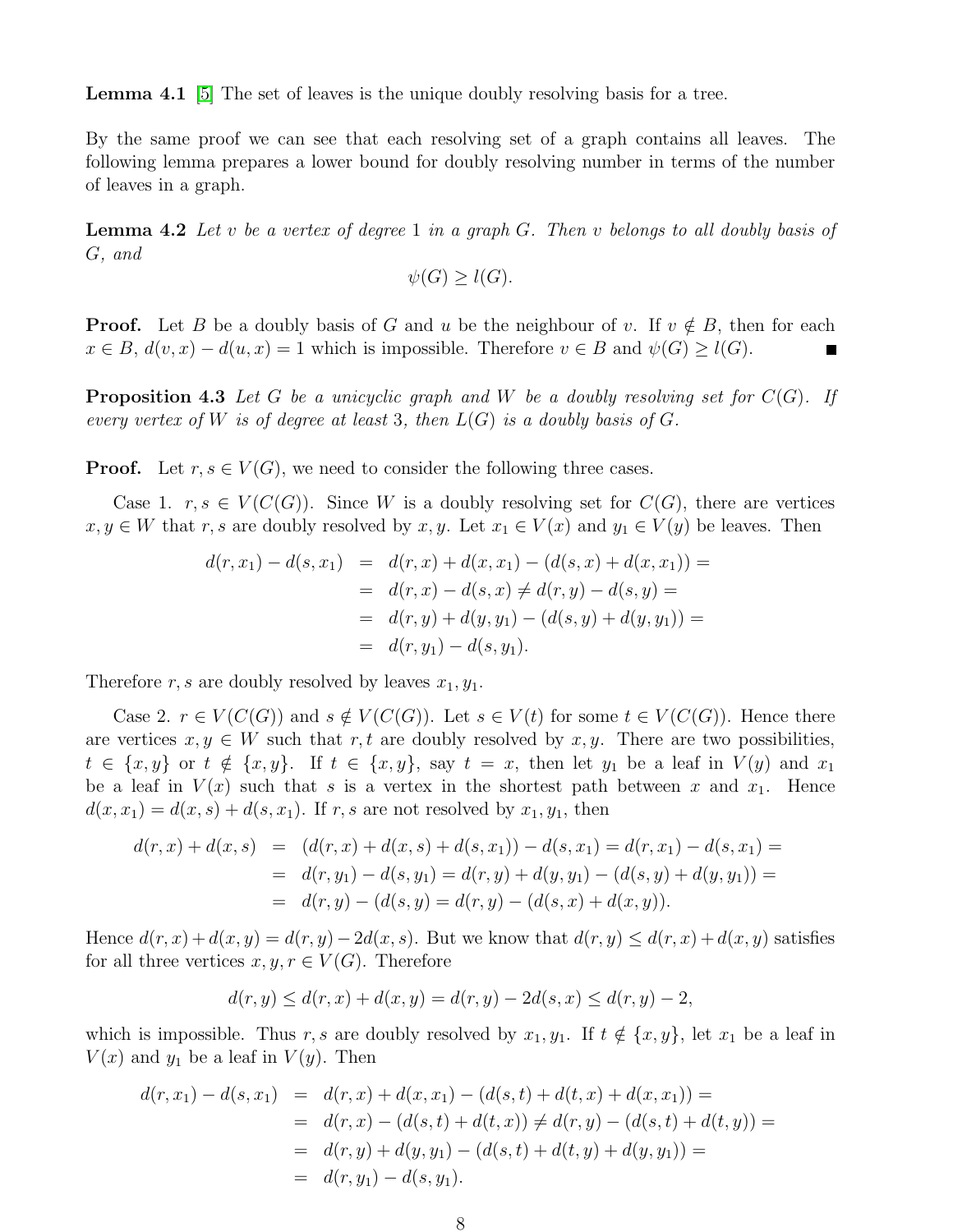Therefore r, s are doubly resolved by leaves  $x_1, y_1$ .

Case 3.  $r, s \notin V(C(G))$ . Let  $r \in V(y)$  and  $s \in V(x)$  for some  $x, y \in V(C(G))$ . If  $x \neq y$ , let  $x_1 \in V(x)$  be a leaf such that s is in the shortest path between x and  $x_1$  and  $y_1 \in V(y)$  be a leaf such that r is in the shortest path between y and  $y_1$ . Thus

$$
d(r, x1) - d(s, x1) = d(r, y) + d(y, x) + d(x, s) + d(s, x1) - d(s, x1) > 0,
$$

and

$$
d(r, y_1) - d(s, y_1) = d(r, y_1) - (d(s, x) + d(x, y) + d(y, r) + d(r, y_1)) < 0.
$$

Therefore r, s are doubly resolved by  $x_1, y_1$ . If  $x = y$ , then by Lemma [4.1](#page-6-1) leaves of  $T(x)$  is a basis for  $T(x)$ . Let  $u, t$  be two leaves of  $T(x)$  that doubly resolve r, s. If  $x \notin \{u, t\}$ , then  $u, t$ are leaves of G. If  $x \in \{u, t\}$ , say  $x = t$ , then let  $y_1 \in V(G) \setminus V(x)$  be a leaf of G. Thus

$$
d(r, y_1) - d(s, y_1) = d(r, x) + d(x, y_1) - (d(s, x) + d(x, y_1)) = d(r, x) - d(s, x) \neq d(r, t) - d(s, t).
$$

П

<span id="page-8-0"></span>Therefore r, s are doubly resolved by  $x, t$  and the result follows.

**Corollary 4.4** Let G be a unicyclic graph and W be a doubly resolving set for  $C(G)$ . If U is the set of all vertices of degree 2 in W, then  $L(G) \cup U$  is a doubly resolving set for G.

**Proof.** Let  $U = \{u_1, u_2, \ldots, u_t\}$ . We construct the graph G' by adding leaves  $v_i; 1 \le i \le t$ , to the graph G such that for each  $i; 1 \leq i \leq t$ ,  $v_i$  is adjacent to  $u_i$ . By Proposition [4.3,](#page-7-0)  $L(G')$ is a doubly basis of G'. Note that  $L(G') = L(G) \cup \{v_1, v_2, \ldots, v_t\}$ . Let  $x, y$  be two vertices in G. Then for every i,  $d(x, v_i) - d(y, v_i) = d(x, u_i) - d(y, u_i)$ . Therefore  $L(G) \cup U$  is a doubly resolving set for G. П

The next theorem obtains an upper bound for the doubly resolving number of unicyclic graphs.

**Theorem 4.5** Let G be a unicyclic graph that is not a cycle. If  $C(G)$  is of order m, then

$$
l(G) \le \psi(G) \le \begin{cases} l(G) + 1 & \text{if } m \text{ is odd,} \\ l(G) + 2 & \text{if } m \text{ is even.} \end{cases}
$$

**Proof.** Let  $C(G) = (v_1, v_2, \dots, v_m, v_1)$ . If m is odd by lemma [1.4,](#page-1-2)  $\psi(C(G)) = 2$ . Let  $\{v_i, v_j\}$ be a doubly basis of  $C(G)$ . Since G is not a cycle at least one of the vertices in  $C(G)$  is of degree 3. By relabeling vertices of  $C(G)$ , we can assume that  $v_i$  is of degree at least 3. Hence by Corollary [4.4,](#page-8-0)  $W = L(G) \cup \{v_i\}$  is a doubly resolving set for G. Therefore  $\psi(G) \leq l(G) + 1$ . If m is even by lemma [1.4,](#page-1-2)  $\psi(C(G)) = 3$ . The same argument implies that  $\psi(G) \leq l(G) + 2$ .

**Corollary 4.6** Let G be a unicyclic graph that is not a cycle and B be a doubly basis of  $C(G)$ . If all vertices of B are of degree at least 3, then  $\psi(G) = l(G)$ .